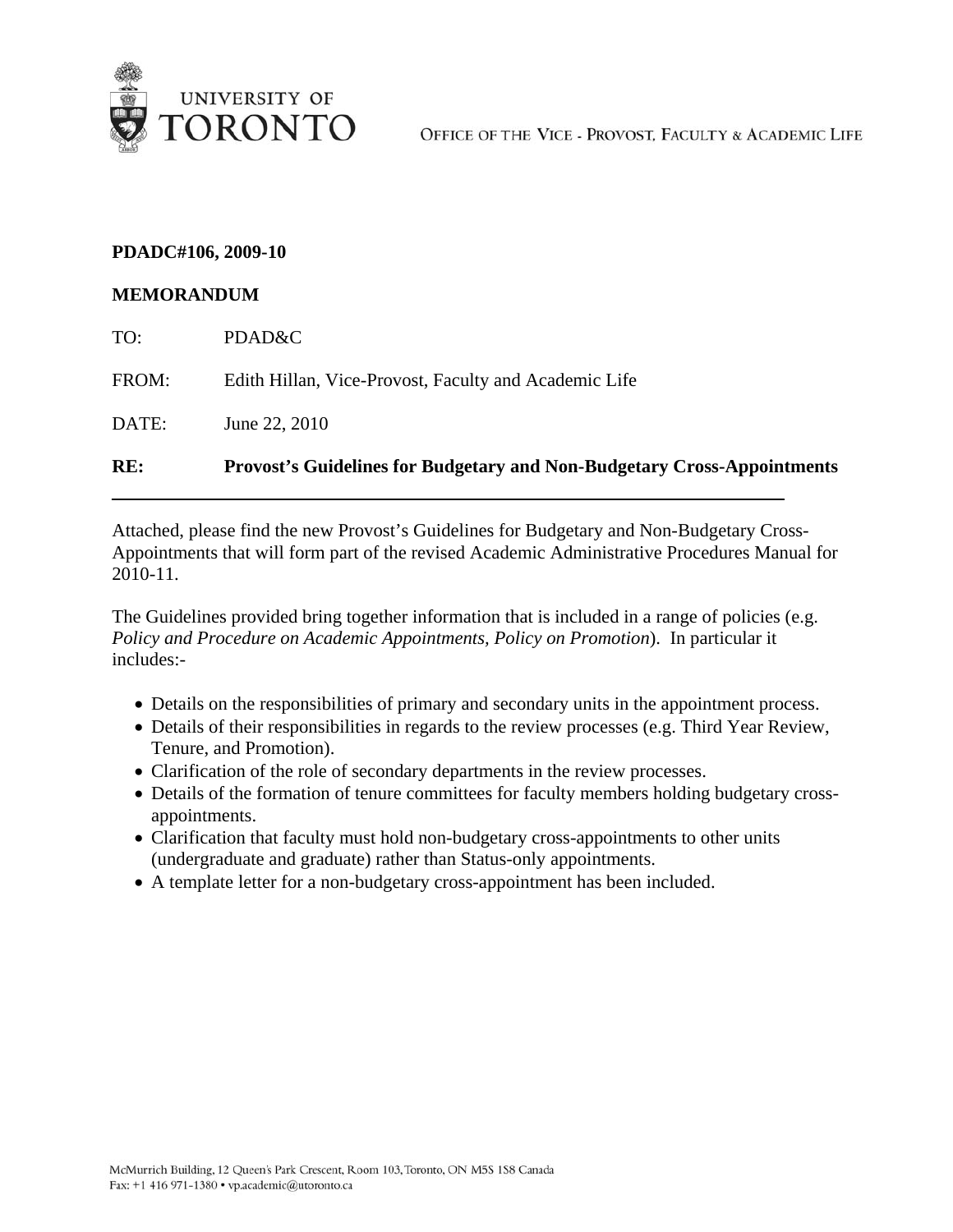# **Provost's Guidelines for Budgetary and Non-Budgetary Cross-Appointments**

# **1.0 Introduction**

All continuing full-time University salaried academic appointments are governed by the University of Toronto's *Policy and Procedures on Academic Appointments (PPAA)*. Under this policy, continuing full-time academic appointments with budgetary salary commitments are approved by the Vice-President and Provost of the University on the recommendation of the Chair of the relevant unit and the Dean of the Faculty. The *PPAA* provides for both budgetary (e.g. where salary and funding responsibilities are shared between two or more units or divisions) and non-budgetary cross-appointment (e.g. non-salaried appointment to another unit or division other than their primary appointment) of appointed faculty.

# **2.0 Budgetary Cross-appointments**

A budgetary cross-appointment (sometimes referred to as a 'joint appointment') involves the apportioning of a faculty member's salary and duties between two (or more) units or divisions. A unit/division of primary appointment must always be established where the faculty member has an appointment of 51% or greater, with the remaining 49% the responsibility of the secondary unit/division. In the case of a budgetary cross-appointment that involves more than two units/divisions, the primary unit/division will always retain 51% of the faculty member's appointment, with the remaining 49% explicitly shared between the other units/divisions (e.g. 25% to one unit and 24% to another). Sharing of a faculty member's salary and duties impacts on a number of academic human resource processes at the University, details are provided below.

**Please note: In each case, only the information specific to budgetary cross-appointments is included here**. Full details can be found in the relevant section of the Academic Administrative Procedures Manual. You should consult this in conjunction with the information provided here.

# *2.1 Search and Hire*

Budgetary cross-appointments are usually determined at the outset of a search. Where this is to occur, the nature of the appointment should be clearly stated in any advertisements. The unit/division heads of all academic units concerned should be involved in the preparation of the 'short list' of candidates; moreover, each of these academic units should be represented on the search committee.

The letter of appointment for new faculty who are to be offered a cross-appointment must be cosigned by the heads of both budgetary areas sharing the appointment. The graduate chair must also co-sign if s/he is not the budgetary unit chair. The report on the search provided in the appointment dossier should include the approval of the relevant unit or division heads.

# *2.2 Third Year Review*

In the case of a faculty member with a budgetary cross-appointment, the *Policy and Procedures on Academic Appointments* states that the review committee must be jointly appointed by the respective heads of the divisions or units where the faculty member holds an appointment of at least 25%.

In the case of faculty who hold budgetary cross-appointments to New College, Innis College, Woodsworth College or University College, the principal does not participate in the appointment of the review committee. The committee must obtain from the principal an appraisal of the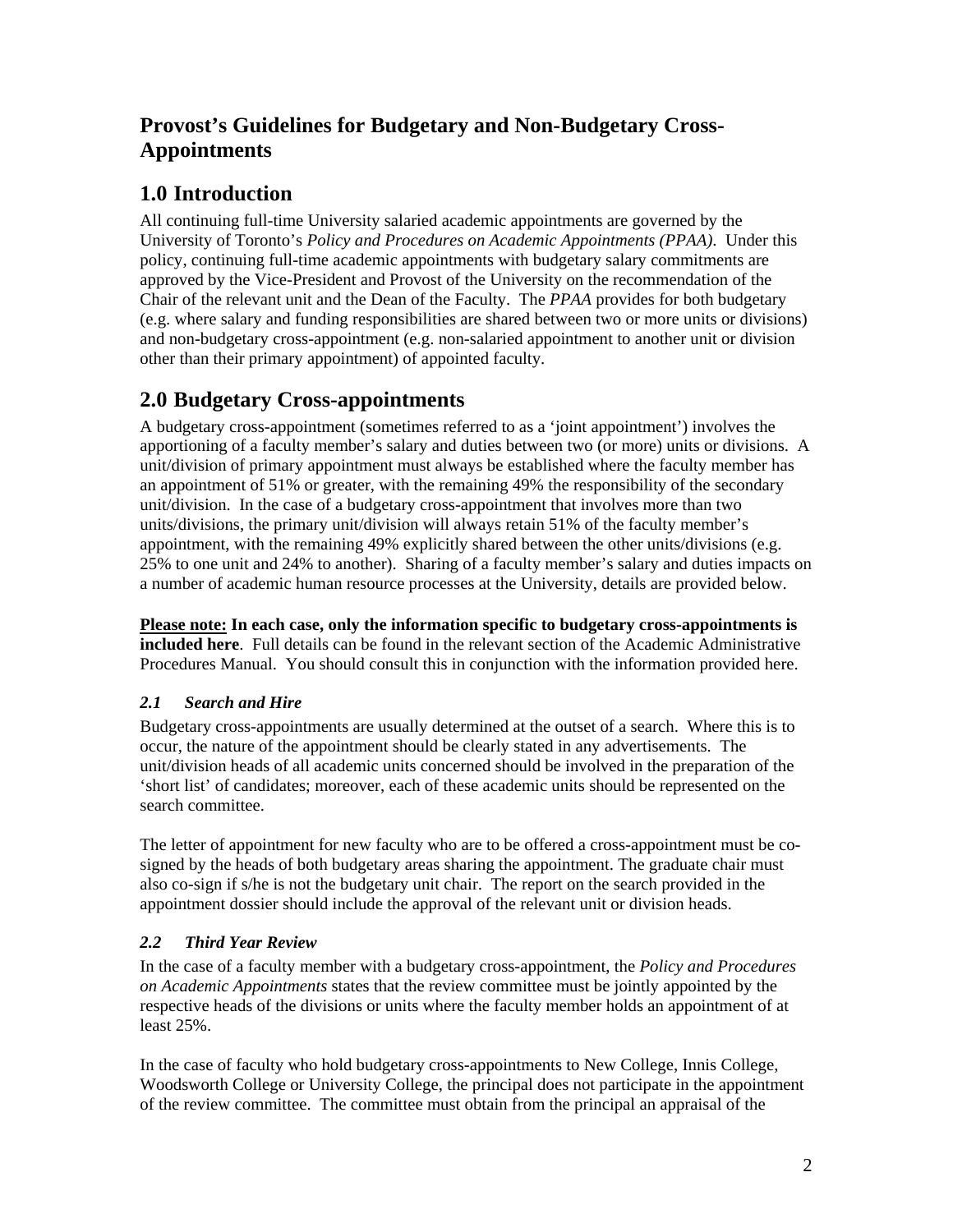candidate's contribution to the College which is considered along with other relevant evidence of the candidate's scholarly ability. In the case of faculty with primary appointments in programs based at St. Michael's College, the Principal participates fully in the review process.

In conducting the teaching evaluation of a candidate who holds a budgetary cross-appointment, assessments (e.g. course evaluations, peer observations) should be obtained from all the units/divisions where the faculty member provides teaching. This holds for the reviews of teaching that occur in the tenure and promotions processes.

# *2.3 Tenure Review*

In general, the head of the division or unit of primary appointment takes on responsibility for the tenure review. They are responsible for notifying the candidate of their review, gathering material for the tenure committee, establishing the internal committees and the tenure committee and for contacting external referees. The *Policy* states that 'the preparation of documentation must be done in collaboration with the appropriate officers of other divisions in which the candidate holds or has held cross-appointments, and the evidence of this collaboration **must** be placed before the tenure committee'.

The *Policy* provides specific detail on the formation of the tenure committee in the case of a faculty member with a budgetary cross-appointment. The head of the unit or division of primary appointment will contact the head of the unit or division of the secondary appointment and/or graduate chair where applicable concerning membership of and documentation for the tenure committee. With the inclusion of the chair or other academic officer from the cross-appointed division, the tenure committee will have eight voting members instead of the usual seven. In no case should more than eight people serve on the tenure committee.

Therefore, in the case where a faculty member holds one budgetary cross-appointment (including those faculty members with primary appointments in programs based at St. Michael's College), membership of the tenure committee will be as follows:-

- 1. Chair of the unit/head of the division where the faculty member holds their primary appointment acts as chair of the tenure committee.
- 2. In multi-department faculties, the committee will also include the dean (or his/her designate who should not be a member of the candidate's home unit)
- 3. Dean of the School of Graduate Studies (or his/her designate who should not be a member of the candidate's home unit)
- 4. A faculty member from the primary division of appointment; or in the case where the graduate chair and the budgetary chair are different, the Graduate Chair.
- 5. Three other faculty members at least one from within the primary unit of appointment.
- 6. Chair of the unit/head of the division where secondary appointment is held.

For faculty members whose primary appointment is in a single department faculty, the normal membership will be expanded by one member to include the chair of the unit or head of the division where the secondary appointment is held.

Where a candidate has more than one budgetary cross-appointment, the dean of the division of the primary appointment will decide on and appoint the additional member from one of the units of secondary appointment after consultation with the heads of divisions/chairs of units. The chairs of the secondary units will provide a written evaluation of the candidate but will not be entitled to representation on the committee, or to participate in the selection of committee members or the preparation of the documentation.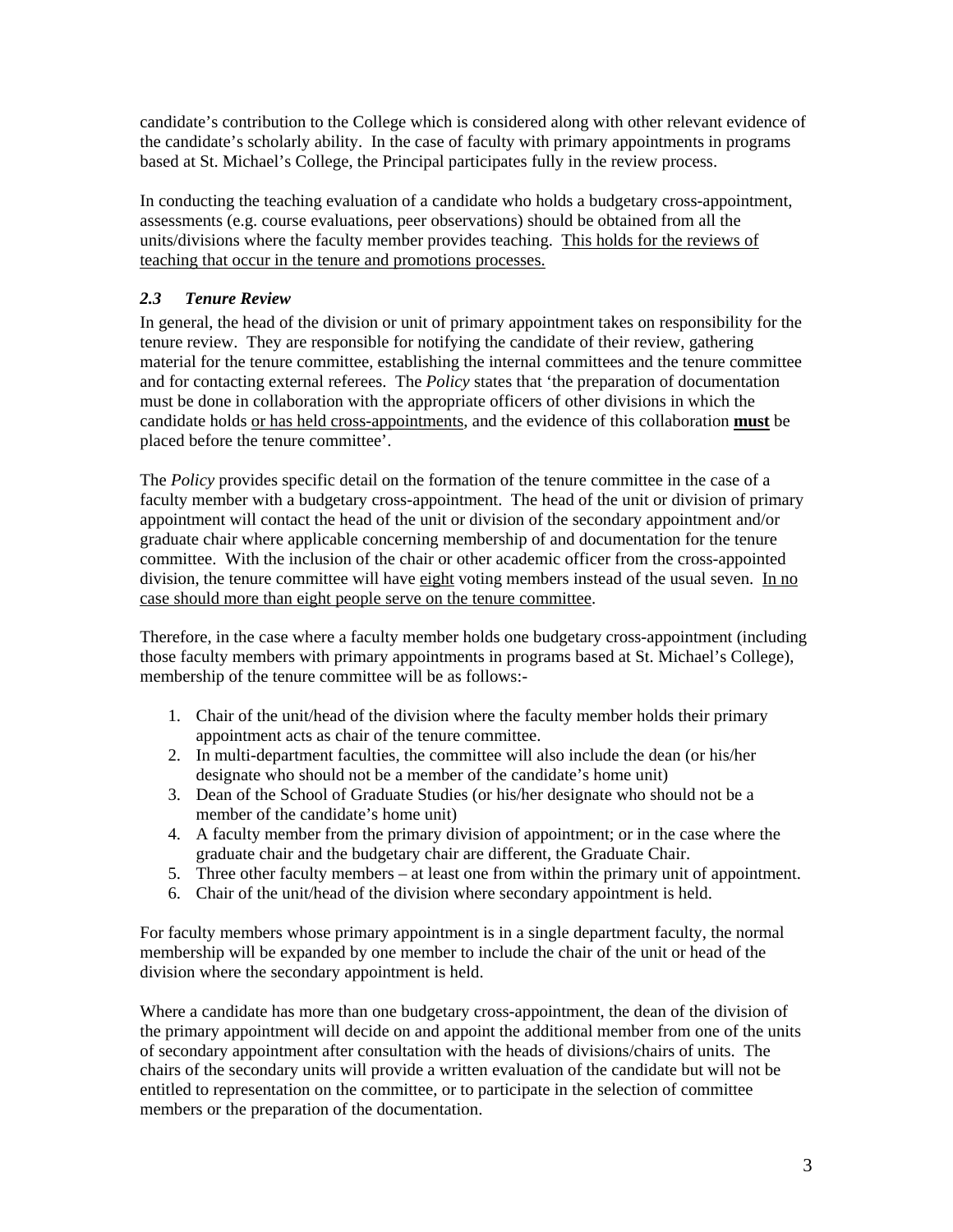Assessments of teaching and scholarly activity should be obtained from all the units/divisions in which a candidate has taught. These should be taken fully into account by the tenure committee. Where a candidate holds a cross-appointment to University College, New College, Innis College and Woodsworth College, the chair must request an evaluation of the candidate's contribution to the College from the College principal. This will be shared with the tenure committee.

### *2.4 Promotion to Full Professor*

The candidate is considered for promotion to Full Professor in the unit or division of primary appointment. As with the other review processes described above, the *Policy on Promotions*  states that input should be sought on teaching, service and scholarly activity from the units or divisions where cross-appointments have been or are currently held (this will include course evaluations for all courses taught in the last five years). In addition, the head of the unit of primary appointment should request a list of external reviewers from the head of the secondary  $unit(s)$ .

#### *2.5 Research and Study leave*

The Memorandum of Agreement between the University and the Colleges requires that in cases where faculty members hold College appointments (as listed above), principals should be consulted with regard to leave requests. In cases where a faculty member has a budgetary crossappointment, the head of the primary appointment unit should ensure that the faculty member's other unit(s) have been consulted.

### *2.6 Salary and PTR*

Each year a PDAD&C memo is issued providing details on the PTR process and salary increase instructions. It contains information pertinent to those with budgetary cross-appointments. In cases where faculty are cross-appointed to another unit/division or where they hold their graduate appointment outside their primary unit, consultation with other unit heads and/or graduate chairs is a critical element of the information gathering process for PTR assessments. Such consultations assist in assessing the faculty member's activities in relation to others in their field. Similarly they may provide an important perspective on a faculty member's graduate teaching and supervision, particularly if this takes place on another campus.

Cross-appointed faculty should only be included in the histogram of the unit where their primary appointment lies. The total increase awarded to the individual should be reflected even though part of this will be provided from another unit's/division's budget.

# **3.0 Non-Budgetary Cross-appointments**

A non-budgetary cross-appointment is offered by a unit to an appointed faculty member from another unit at the University of Toronto. Such appointments are usually made to allow the faculty member to participate more fully in the unit's undergraduate teaching or research programme (when the graduate home is not in the unit of primary appointment).

**Please note:** Faculty may hold non-budgetary cross-appointments to other units but must not hold Status-only appointments. Status-only appointments are for qualified external faculty only (Please see the *Provost's Guidelines on the Appointment of Status-only, Adjunct and Visiting Professors*)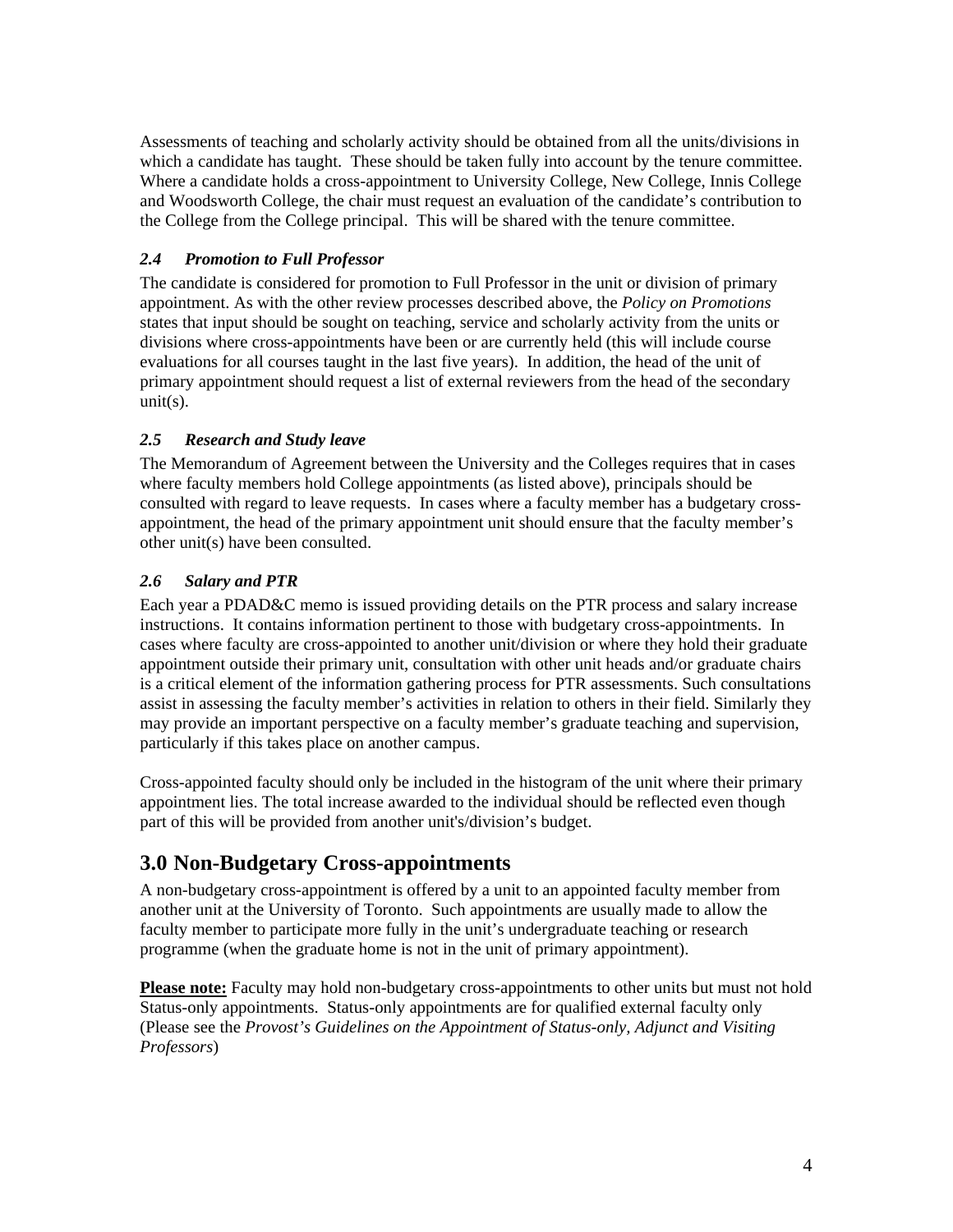### *3.1 Appointment*

Non-budgetary cross-appointments are made under an established divisional appointments procedure. The head of the academic unit, following consultation with an appointments committee, can offer non-budgetary cross-appointments. Appointments are normally made for a fixed term of up to five years. Appointments may be renewed at the discretion of the dean.

Non-budgetary cross-appointments must have the consent of all divisions involved and does not confer primary or secondary appointment unit status, or any review or tenure committee rights and responsibilities (except as noted below), upon the units to which these cross-appointments are made.

Faculty with non-budgetary cross-appointments may engage in the teaching, supervision and advising of both undergraduate and graduate students, as well as in committee service to programs. Duties and responsibilities should be included in their letter of offer. A template letter of offer is included as Attachment #1.

#### *3.2 Graduate Appointments*

The *Policy and Procedure on Academic Appointments* states that: 'all faculty appointed to a tenure-stream position shall hold a non-budgetary cross-appointment to an appropriate graduate unit. Decisions regarding such cross-appointments shall be made jointly by the appointing unit and the graduate unit'.

Faculty members who have non-budgetary cross-appointments to another unit may also be recommended for a graduate appointment within that academic unit in accordance with the policies of the School of Graduate Studies.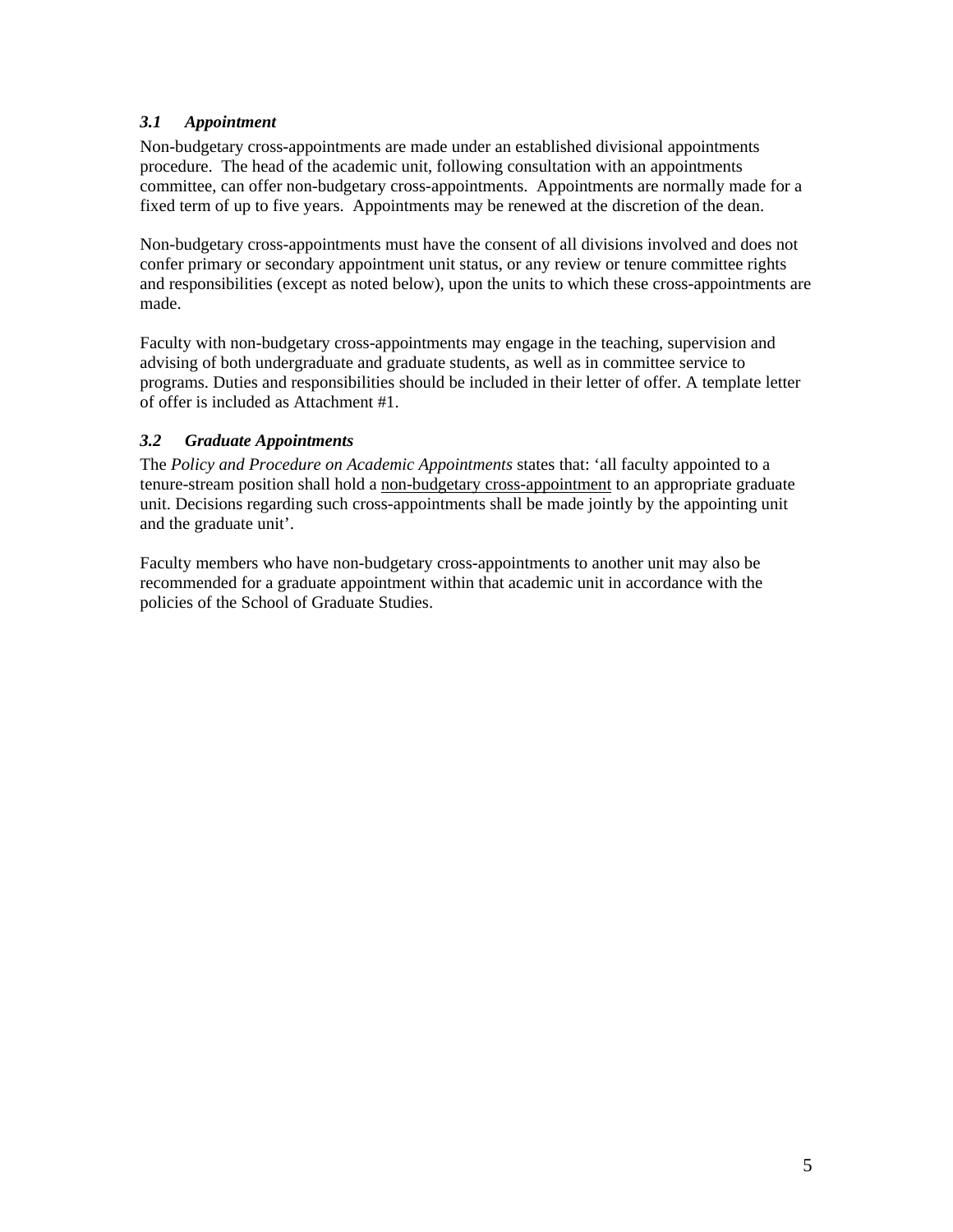#### **Non-Budgetary Cross Appointment Template**

**Date** 

Dear  $\lceil \cdot \rceil$ ,

I am writing with the approval of the Dean of the Faculty of [ ] to offer you a non-budgetary cross appointment in the [*Department/Faculty*] of [ ] at the rank of [ ].

[ ] offers non-budgetary cross-appointments only to individuals who are deemed qualified to make a significant contribution to the educational and research activities of the unit. In return, the unit makes a commitment to further the academic activities and progress of all faculty appointees, in recognition of the contributions that they make to the mission of the unit in education and research.

The terms of your appointment are as follows:

Your appointment is for a term of  $\lceil \cdot \rceil$  years, beginning on  $\lceil \cdot \rceil$  and ending  $\lceil \cdot \rceil$ . Your appointment will be reviewed in each year of your appointment. There is no right to renewal of your appointment, but renewal may be granted at the Dean's discretion.

Your non-budgetary cross-appointment will automatically terminate on  $\lceil \cdot \rceil$ , and this offer shall constitute notice of termination at that time, unless before that time the Dean advises, in writing that your appointment will be renewed.

Your annual review will be based on your performance in the areas of responsibility outlined as follows:

- (a) Teaching: *[Insert teaching responsibilities as appropriate].*
- (b) Research: *[Insert research responsibilities as appropriate]*
- (c) Service: *[Insert service responsibilities as appropriate]*

You will be required to submit an annual report to the [*Chair/Dean*] by March 31 of each year, summarizing your contributions to the division.

*Status within the School of Graduate Studies (if applicable)* 

*Expectations/responsibility for payment of graduate student stipends (if applicable)* 

You are expected to acknowledge your affiliation with the [*Department/Faculty*] in all publications and scholarly works resulting from your appointment.

The Office of the Vice-President and Provost maintains a set of links to important policies that will govern any teaching or research at *http://www.provost.utoronto.ca/English/Other-Academic-Policies.html.* In particular, I would like to draw your attention to the *Code of Behaviour on Academic Matters* at *http://www.utoronto.ca/govcncl/pap/policies/behaveac.html*, and the *Policy on Conflict of Interest Academic Staff* at

*http://www.utoronto.ca/govcncl/pap/policies/conacad.html*. We expect that you will govern yourself in accordance with all applicable faculty and University policies.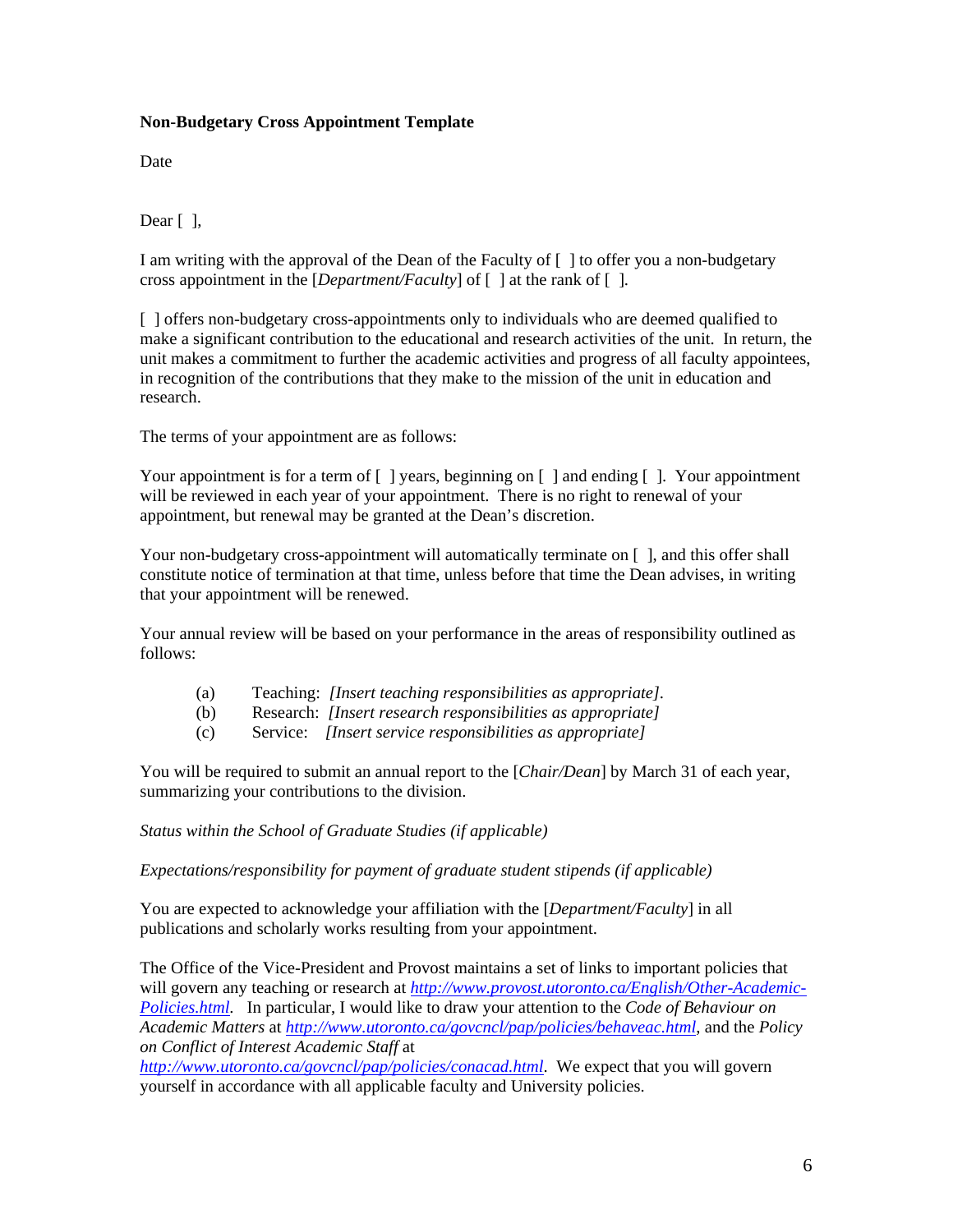Please indicate your acceptance of this appointment under the terms and conditions set out above by returning a copy of this letter to me that has been signed by you and the [*Chair/Dean*] of your primary appointment unit. Please also keep a copy of the signed letter of offer for your files.

I welcome you as a faculty member and look forward to working with you in the year ahead.

Yours sincerely,

[*Chair/Dean*] [*Department/Faculty*] of [ ]

encls.

[*Candidate's Signature*]

Agreed to by: \_\_\_\_\_\_\_\_\_\_\_\_\_\_\_\_\_\_\_\_\_\_\_ Date: \_\_\_\_\_\_\_\_\_\_\_\_\_\_\_\_\_\_\_\_\_\_\_

Agreed to by: \_\_\_\_\_\_\_\_\_\_\_\_\_\_\_\_\_\_\_\_\_\_\_ Date: \_\_\_\_\_\_\_\_\_\_\_\_\_\_\_\_\_\_\_\_\_\_\_

[*Signature of Chair/Dean of Unit of Primary Appointment*].